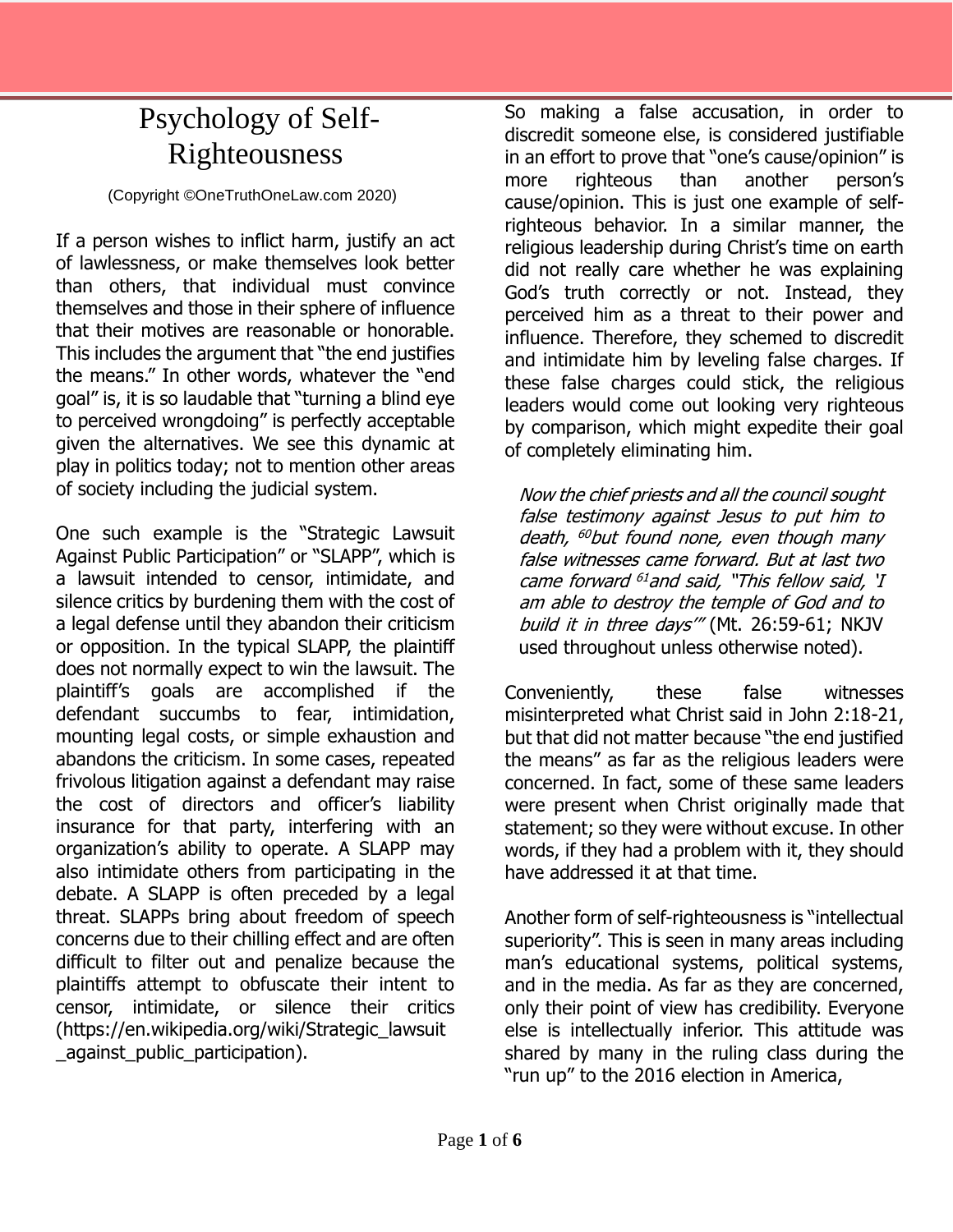Speaking at a fundraiser in New York City on Friday, Hillary Clinton said half of Donald Trump's supporters belong in a "basket of deplorables" characterized by "racist, sexist, homophobic, xenophobic, and Islamaphobic views" (https://time.com/4486502/hillary-clintonbasket-of-deplorables-transcript).

So "putting down" a certain person, or group, is commonplace with those who believe they are intellectually superior to others. Obviously, if Almighty God was impressed with those who are intellectually superior, He would have chosen some of these people as disciples for His son Jesus Christ. However, this is not what happened. Instead, the majority of Christ's disciples would be regarded as "deplorables" by the ruling class in America today because they were not the powerful and influential of their generation.

For you see your calling, brethren, that not many wise according to the flesh, not many mighty, not many noble (well born), are called. <sup>27</sup>But God has chosen the foolish things of the world to put to shame the wise (in their own eyes), and God has chosen the weak things of the world to put to shame the things which are mighty; <sup>28</sup>and the base (insignificant) things of the world and the things which are despised God has chosen, and the things which are not (considered important), to bring to nothing the things that are (considered important), <sup>29</sup>that no flesh should glory (in its own misguided importance) in His presence (1Cor. 1:26-29; Ed. notes in parentheses).

In another example of this self-righteous attitude, a religious leader portrayed himself as the epitome of righteousness at the expense of someone who was genuinely sorry for the sins he had committed.

Also **he** (Christ) **spoke this parable to some who trusted in themselves that they were righteous, and despised** 

**others**: 10 "Two men went up to the temple to pray, one a Pharisee and the other a tax collector. <sup>11</sup>The Pharisee stood and prayed thus with himself, 'God, I thank You that I am not like other men-extortioners, unjust, adulterers, **or even as this tax collector**. 12 I fast twice a week; I give tithes of all that I possess.' <sup>13</sup>And the tax collector, standing afar off, would not so much as raise his eyes to heaven, but beat his breast, saying, 'God be merciful to me a sinner!' 14 I tell you, this man went down to his house justified rather than the other; for **everyone who exalts himself will be abased, and he who humbles himself will be exalted**" (Lk. 18:9-14; Ed. note in parenthesis; emphasis added).

In this last parable, the Pharisee "trusted in himself that he was righteous" or better than other people, especially those who were regarded in society as being "inferior". This mindset explains why some people believe they can even resort to violence in an attempt to enforce their agenda. In other words, they feel justified to do whatever is necessary to make the "intellectually inferior" accept, and submit to, their superior ideology. This attitude backfired on one group of people who wanted to take control of an entire nation by challenging, and attempting to undermine, the appointed leadership. Sadly, we see a similar movement happening in America today.

Now Korah the son of Izhar, the son of Kohath, the son of Levi, with Dathan and Abiram the sons of Eliab, and On the son of Peleth, sons of Reuben, took men; <sup>2</sup> and they rose up before Moses with some of the children of Israel, two hundred and fifty leaders of the congregation, representatives of the congregation, men of renown. <sup>3</sup>They gathered together against Moses and Aaron, and said to them, "You take too much upon yourselves, for all the congregation is holy, every one of them, and the Lord is among them. Why then do you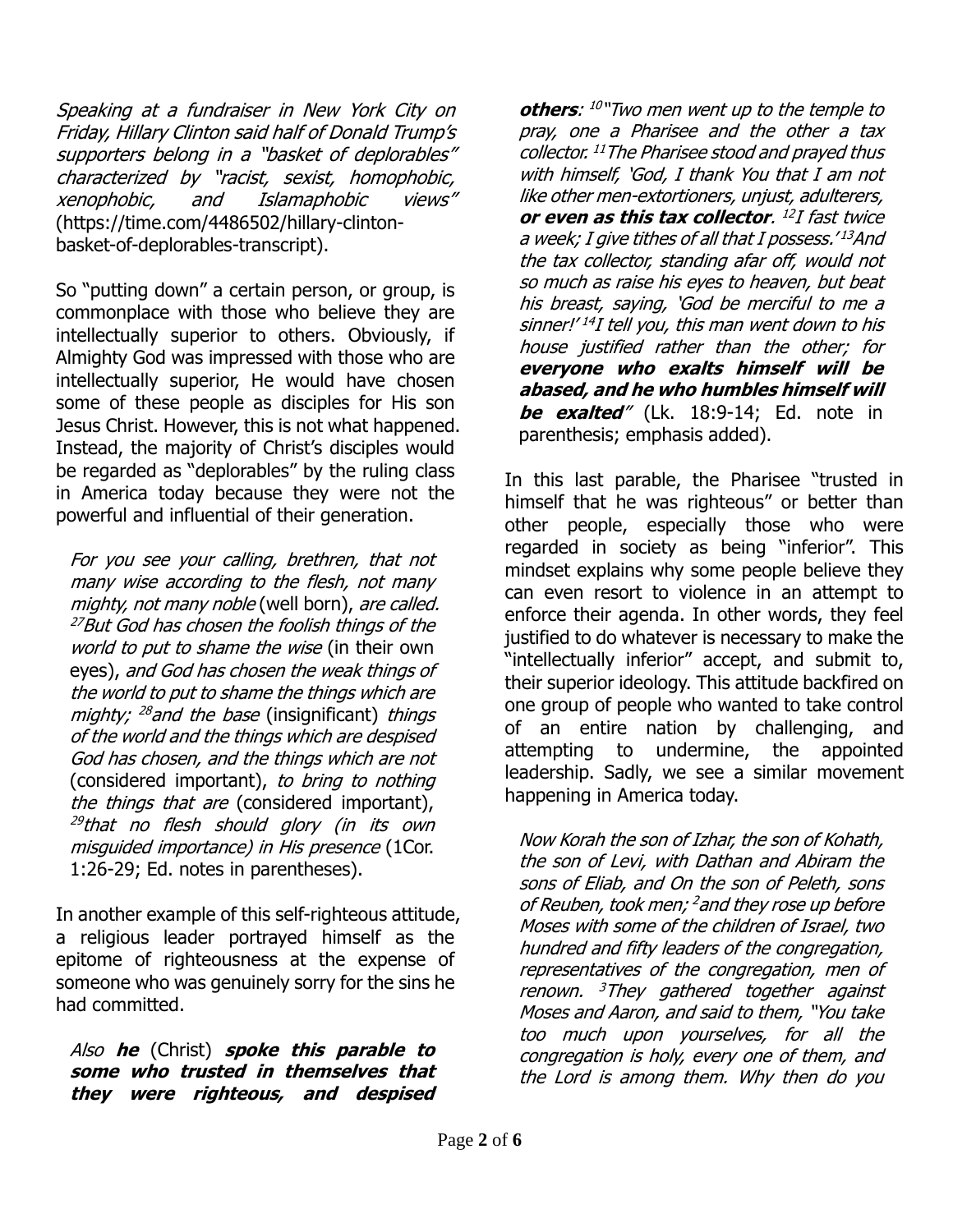## exalt yourselves above the congregation of the Lord?" (Nu. 16:1-3).

The truth is that Korah, and the rebels that supported him, had exactly that agenda. In other words, they wanted to "exalt themselves above the congregation of the Lord" by forcibly ceasing power. They refused to recognize that Almighty God had vested His authority in Moses and Aaron to serve the nation; just as God allows people today to elect the governments they want through peaceful means (cf. Rom. 13:1-7). Korah believed that he was somehow more righteous, and therefore better suited, than the leadership appointed by God, but Moses corrected him by clarifying that his rebellion was against God.

## **You take too much upon yourselves, you sons of Levi!** (Nu. 16:7b; emphasis added).

Therefore **you and all your company are gathered together against the Lord**. And what is Aaron that you murmur against him? (Nu. 16:11; emphasis added).

Next, "the Lord" responded to those who wanted to cease power without the authority to do so.

And he (Moses) spoke to the congregation, saying, "Depart now from the tents of these wicked men! Touch nothing of theirs, lest you be consumed in their sins." <sup>27</sup>So they got away from around the tents of Korah, Dathan, and Abiram; and Dathan and Abiram came out and stood at the door of their tents, with their wives, their sons, and their little children.  $28$ Then Moses said: "By this you shall know that the Lord has sent me to do all these works, for I have not done them of my own will. <sup>29</sup>If these men die naturally like all men, or if they are visited by the common fate of all men, then the Lord has not sent me. <sup>30</sup>But if the Lord creates a new thing, and the earth opens its mouth and swallows them up with all that belongs to them, and they go down alive into the pit, **then you will understand that** 

**these men have rejected the Lord**" (Nu. 16:26-30; Ed. note in parenthesis; emphasis added).

After making this announcement, these rebels could have repented but they refused to and were swallowed up. Sadly, their selfrighteousness prevented them from acting in a humble manner which would have acknowledged, and been respectful toward, God's authority as vested in those who were appointed to serve the nation. Again, we see the same self-righteous attitude today in those who want to cease control of power, and force their ideology on others, even if it means doing so by violence (https://www.newsweek.com/lefts-schemedefund-police-has-deadly-consequencesopinion-1524472).

Driven by his self-righteous attitude, Satan attempted to remove the governing authority in the heavenly realm a long time ago. Although he was unsuccessful, he continues to affect the attitudes of all those who seek to make changes through violent means (Eph. 2:1-3; 6:11-12).

For you (Satan) have said in your heart: "I will ascend into heaven, I will exalt my throne above the stars (angels; cf. Rev. 1:20) of God; I will also sit on the mount of the congregation on the farthest sides of the north; <sup>14</sup>I will ascend above the heights of the clouds, **I will**  *be like the Most High*" (Isa. 14:13-14; Ed. notes in parentheses; emphasis added).

Because of Satan's self-righteous attitude, followed by his violent actions, he was banned from the presence of Almighty God (cf. Eze. 28:16).

And he (Christ) said to them, "**I saw Satan fall like lightning from heaven**" (Lk. 10:18; Ed. note in parenthesis; emphasis added).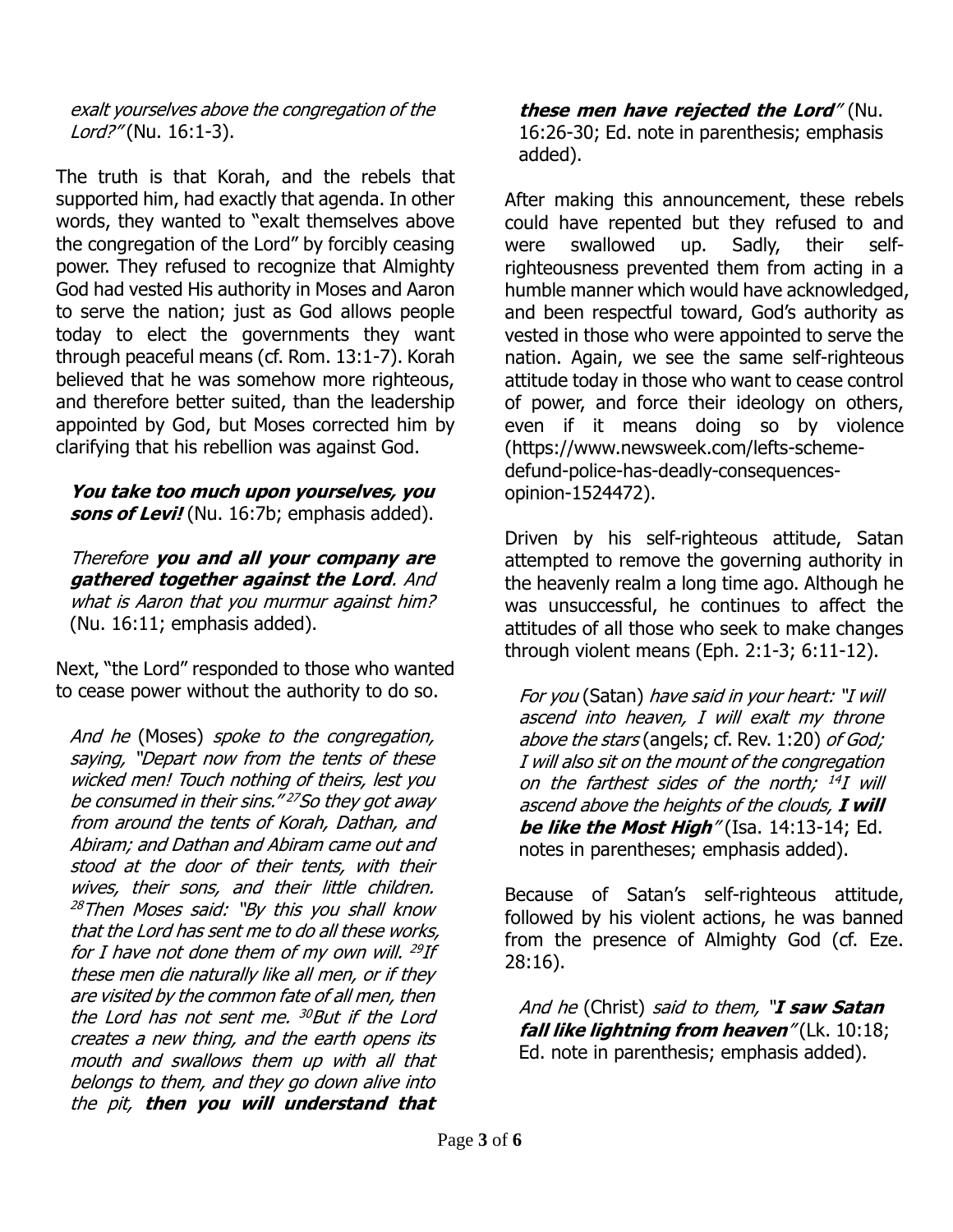Those, who believe their way of doing things is better than others', need to work within the laws of the land to achieve any meaningful change. Otherwise, they are acting in a self-righteous manner that shows no respect toward the opinions and wishes of other people. Also, the self-righteous mind takes the position that it would not commit the same perceived injustice that it is against, even though their arguments may not stand up to scrutiny if open discussions were part of the narrative. In dealing with some of the leaders in Jerusalem, Jesus Christ pointed out that they were just as self-righteous as their forefathers, and they would do exactly the same thing if they were alive at that time in history.

Woe to you scribes and Pharisees, hypocrites! For you are like whitewashed tombs which indeed appear beautiful outwardly (righteous), but inside (real motives) are full of dead men's bones and all uncleanness. <sup>28</sup>Even so **you also outwardly appear righteous to men, but inside you are full of hypocrisy and lawlessness**. <sup>29</sup>Woe to you, scribes and Pharisees, hypocrites! Because you build the tombs of the prophets and decorate the monuments of the righteous, <sup>30</sup> and say, **'If we had lived in the days of our fathers, we would not have been partakers with them in the blood of the prophets**.' <sup>31</sup>**Therefore you are witnesses against yourselves that you are the sons of those who murdered the prophets** (Mt. 23:27- 31; Ed. notes in parentheses; emphasis added).

Putting Christ's point into a modern day scenario, protesters who claim they would not commit the same injustices as those who lived a hundred or two hundred years ago, are deceived because they would not be able to resist the societal norms of past eras without losing either their job, position in society, or even their life. Therefore, it is important to understand that everyone is fully capable of committing various forms of injustice regardless of what generation they live in. To claim otherwise is a deception that is enabled by a self-righteous mindset. The reality is that everyone is guilty of transgressing the word of God as summarized by His law and commandments, and breaking any law of God results in everlasting death unless the individuals genuinely repent.

For **all have sinned and fall short of the glory of God** (Rom. 3:23; cf. Prov. 20:9; Eccl. 7:20; Ps. 143:2(b); emphasis added).

Therefore, just as through one man sin entered the world, and death through sin, and thus death spread to all men, because **all sinned** (Rom. 5:12; emphasis added).

But we are all like an unclean thing, and **all our righteousness is like filthy rags**; we all fade as a leaf, and our iniquities (sins), like the wind, have taken us away (Isa. 64:6; Ed. note in parenthesis; emphasis added).

The self-righteous mind categorizes "sin" into varying degrees of severity, but God does not. As far as God is concerned, if someone has broken one of His laws, that person is just as guilty as someone who has broken all of them.

But if you show partiality (Lev. 19:15), you commit sin, and are convicted by the law as transgressors. <sup>10</sup>For **whoever shall** (believe they need to) keep the whole law, and yet **stumble in one point, he is guilty of all** (breaking the whole law) (Jas. 2:9-10; Ed. notes in parentheses; emphasis added).

The self-righteous mind is skilled in the futile exercise of comparing one person's, or group's, supposed "sins" with their own opinion of what is right and wrong. In other words, the selfrighteous mind believes it alone can determine what is morally or ethically correct. Consequently, they feel entitled to act as both judge and jury.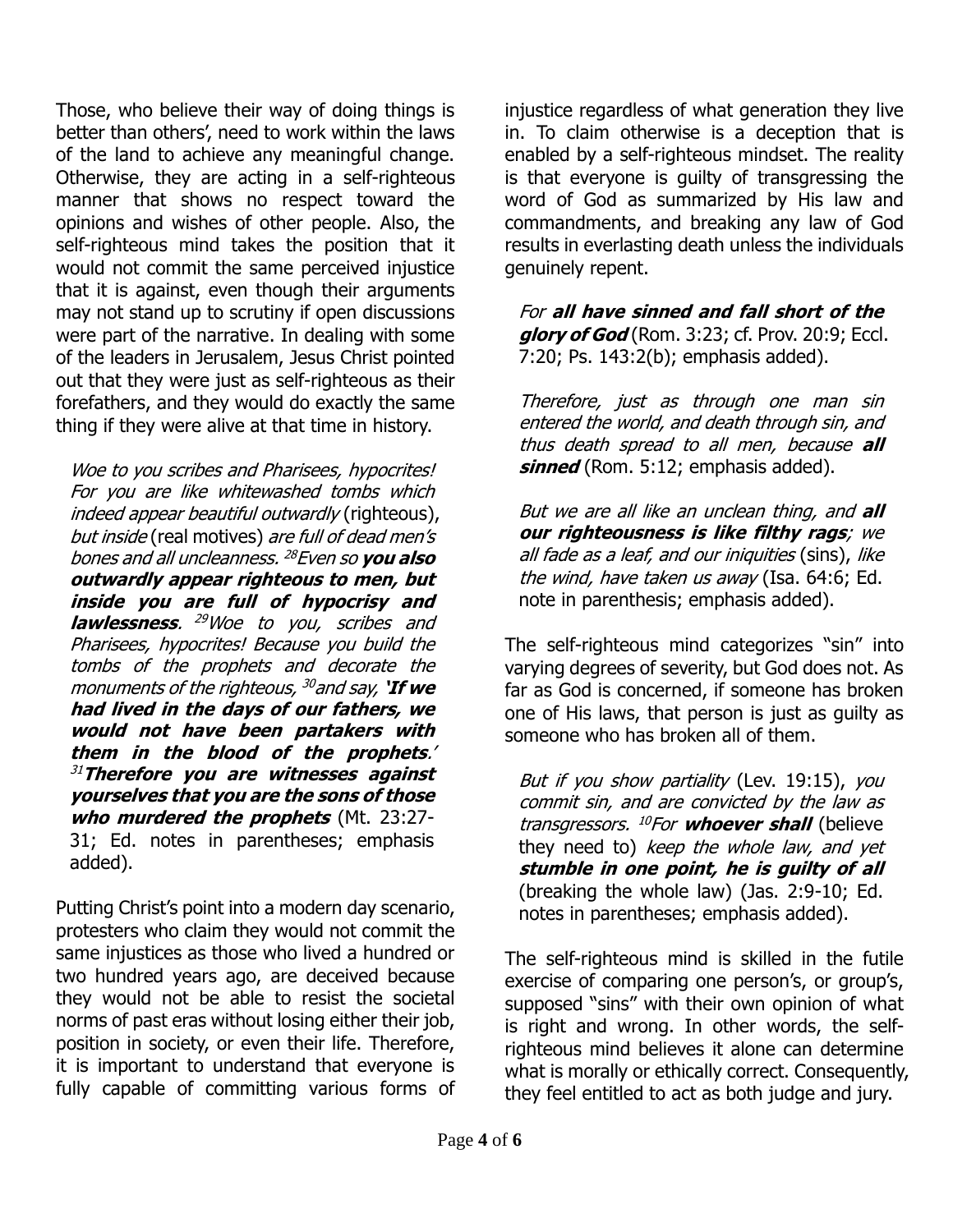Judge (condemn) not that you shall not be judged (Rom. 14:4).  $^{2}$ For with what judgment (condemnation) you judge, you will be judged; and with the same measure you use, it will be measured back to you. <sup>3</sup>And why do you look at the speck in your brother's eye, but do not consider the plank in your own eye? <sup>4</sup>Or how can you say to your brother, 'Let me remove the speck out of your eye'; and look, a plank is in your own eye? <sup>5</sup>**Hypocrite! First remove the plank from your own eye,** and then you will see clearly to remove the speck out of your brother's eye (Mt. 7:1-5; Ed. notes in parentheses; emphasis added).

The self-righteous mind is incapable of seeing itself for what it really is, which is "hypocritical". For instance, the self-righteous are the ones destroying statues and monuments in America because they believe the people represented by these statues and monuments were worse "sinners" than they are. As we have seen, this is not the case. So instead of removing these statues and monuments, **the self-righteous should consider these historic figures as a reminder of their own sins and shortcomings**. **This is why all the good, bad, and ugly stories in the Bible are recorded for posterity, and not covered up or removed.**

But with most of them (ancient nation of Israel) God was not well pleased, for their bodies were scattered in the wilderness. <sup>6</sup>**Now these things became our examples**, to the intent that we should not lust after evil things as they also lusted. <sup>7</sup>And do not become idolaters as were some of them. As it is written, "The people sat down to eat and drink, and rose up to play (celebrate the golden calf)." <sup>8</sup>Nor let us commit sexual immorality, as some of them did, and in one day twenty-three thousand fell; <sup>9</sup>nor let us test Christ, as some of them also tested, and were destroyed by serpents; <sup>10</sup>nor murmur, as some of them also murmured, and were destroyed by the

destroyer. <sup>11</sup>Now **these things happened to them as examples, and they were written for our admonition** (instruction)**, on whom the ends of the age have come** (1Cor. 10:5-11; Ed. notes in parentheses; emphasis added).

The bottom line is that all human beings are selfrighteous to one degree or another because it is hard for us to humble ourselves and admit our sins. We prefer to focus on the supposed faults of others because it distracts from our own shortcomings. Also, the self-righteous are proud people who credit themselves for their accomplishments in this life rather than humbly expressing gratitude toward Almighty God who makes it possible to do anything. In reality, it is only because of God's goodness that we all exist and are able to do the things we do. This is one of the main lessons that the son of Almighty God taught those during his time on earth.

Now as he (Christ) was going out on the road, one came running, knelt before him, and asked him, "Good Teacher, what shall I do that I may inherit eternal life?" <sup>18</sup>So Jesus said to him, "Why do you call me good? **No one is good but One, that is, God** (Almighty) (Mk. 10:17-18; Ed. notes in parentheses; emphasis added).

It is only through the actions of Almighty God, that anyone can comprehend the extent of their own unrighteousness, repent of their sins, and begin living a new life of willing obedience to the word of God.

…. **the goodness of God** (Almighty) **leads you to repentance** (Rom. 2:4 (b); Ed. note in parenthesis; emphasis added).

**No one can come to me** (Christ) **unless the Father who sent me draws** (leads) **him**; and I will raise him up at the last day (Jn.